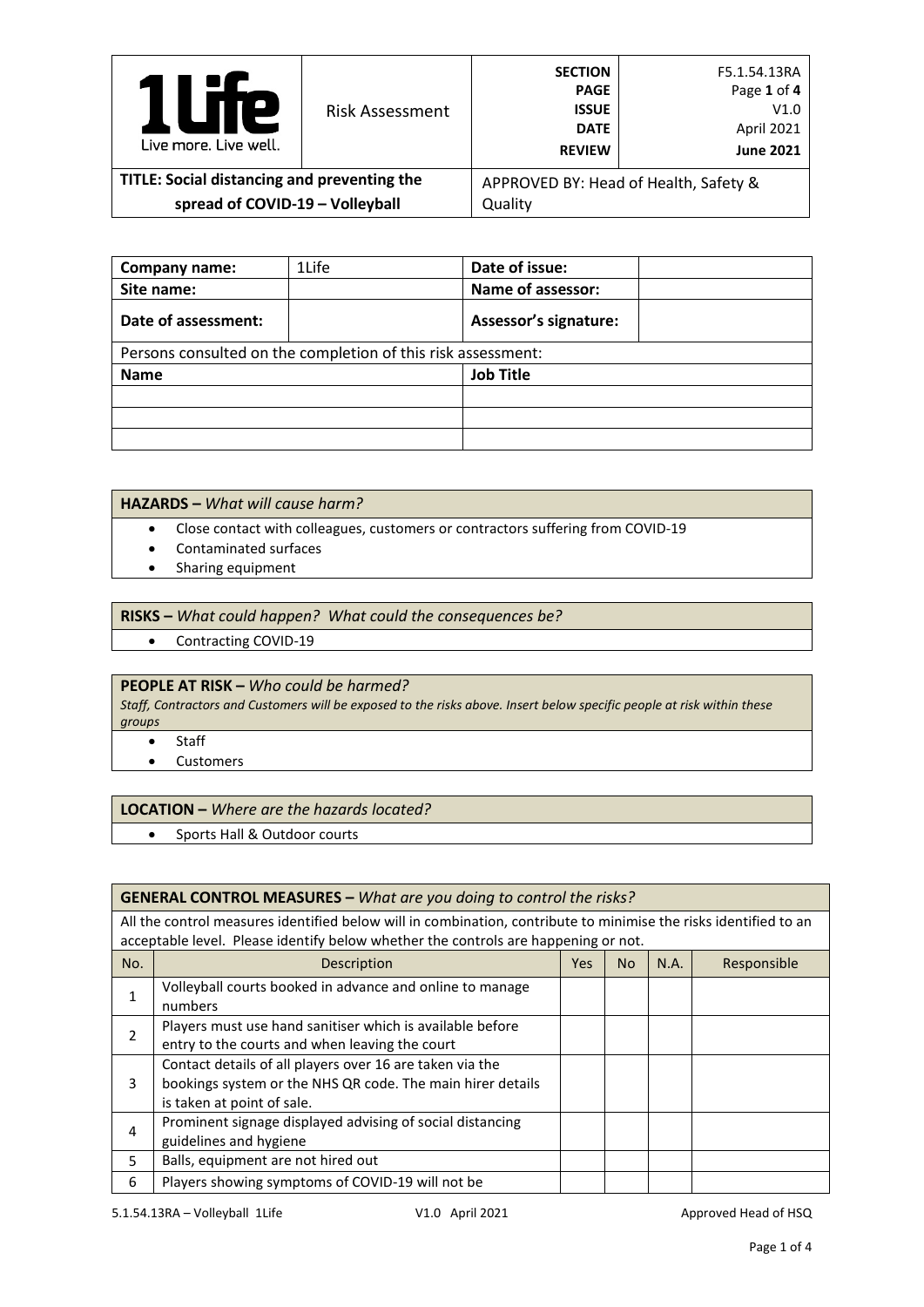| <b>P</b><br>$\mathcal{L}$<br>Live more Live well. | <b>Risk Assessment</b> | <b>SECTION</b><br><b>PAGE</b><br><b>ISSUE</b><br><b>DATE</b><br><b>REVIEW</b> | F5.1.54.13RA<br>Page 2 of 4<br>V1.0<br>April 2021<br><b>June 2021</b> |
|---------------------------------------------------|------------------------|-------------------------------------------------------------------------------|-----------------------------------------------------------------------|
| TITLE: Social distancing and preventing the       |                        | APPROVED BY: Head of Health, Safety &                                         |                                                                       |
| spread of COVID-19 - Volleyball                   |                        | Quality                                                                       |                                                                       |

| <b>GENERAL CONTROL MEASURES - What are you doing to control the risks?</b> |                                                                                                                                                                                                        |            |                |      |             |  |  |
|----------------------------------------------------------------------------|--------------------------------------------------------------------------------------------------------------------------------------------------------------------------------------------------------|------------|----------------|------|-------------|--|--|
|                                                                            | All the control measures identified below will in combination, contribute to minimise the risks identified to an<br>acceptable level. Please identify below whether the controls are happening or not. |            |                |      |             |  |  |
| No.                                                                        | Description                                                                                                                                                                                            | <b>Yes</b> | N <sub>o</sub> | N.A. | Responsible |  |  |
|                                                                            | allowed access to the Centre or the outside courts.                                                                                                                                                    |            |                |      |             |  |  |
| $\overline{7}$                                                             | No bodily contact, including handshakes and high fives                                                                                                                                                 |            |                |      |             |  |  |
| 8                                                                          | No gatherings once training or games have finished                                                                                                                                                     |            |                |      |             |  |  |
| 9                                                                          | Players must come ready to play and keep any belongings to<br>a minimum. If bags are taken into the hall they must be<br>stored behind the own court in a designated area.                             |            |                |      |             |  |  |
| 10                                                                         | Players advised not to touch nets or posts                                                                                                                                                             |            |                |      |             |  |  |
| 11                                                                         | On arrival players must go straight to the volleyball courts at<br>their allocated time and do not use other areas of the<br>building                                                                  |            |                |      |             |  |  |
| 12                                                                         | Players must leave the facility as soon as their booking has<br>finished                                                                                                                               |            |                |      |             |  |  |
| 13                                                                         | External hirers must supply COVID suitable and sufficient risk<br>assessments which are checked by the General or Operations<br>Manager                                                                |            |                |      |             |  |  |
| 14                                                                         | Organised outdoor and beach volleyball can commence from<br>the 29 <sup>th</sup> March 21.                                                                                                             |            |                |      |             |  |  |
| 15                                                                         | Indoor junior supervised Volleyball can take place from 12 <sup>th</sup><br>April 21. Parents/Guardians must drop off their children and<br>then leave. They cannot stay and spectate.                 |            |                |      |             |  |  |
| 16                                                                         | Outdoor spectators must observe the rule of 6 or 2<br>households.                                                                                                                                      |            |                |      |             |  |  |
| 17                                                                         | Organised indoor adult Volleyball can commence from 17 <sup>th</sup><br>May, spectators must observe the rule of 6 or 2 households<br>indoors.                                                         |            |                |      |             |  |  |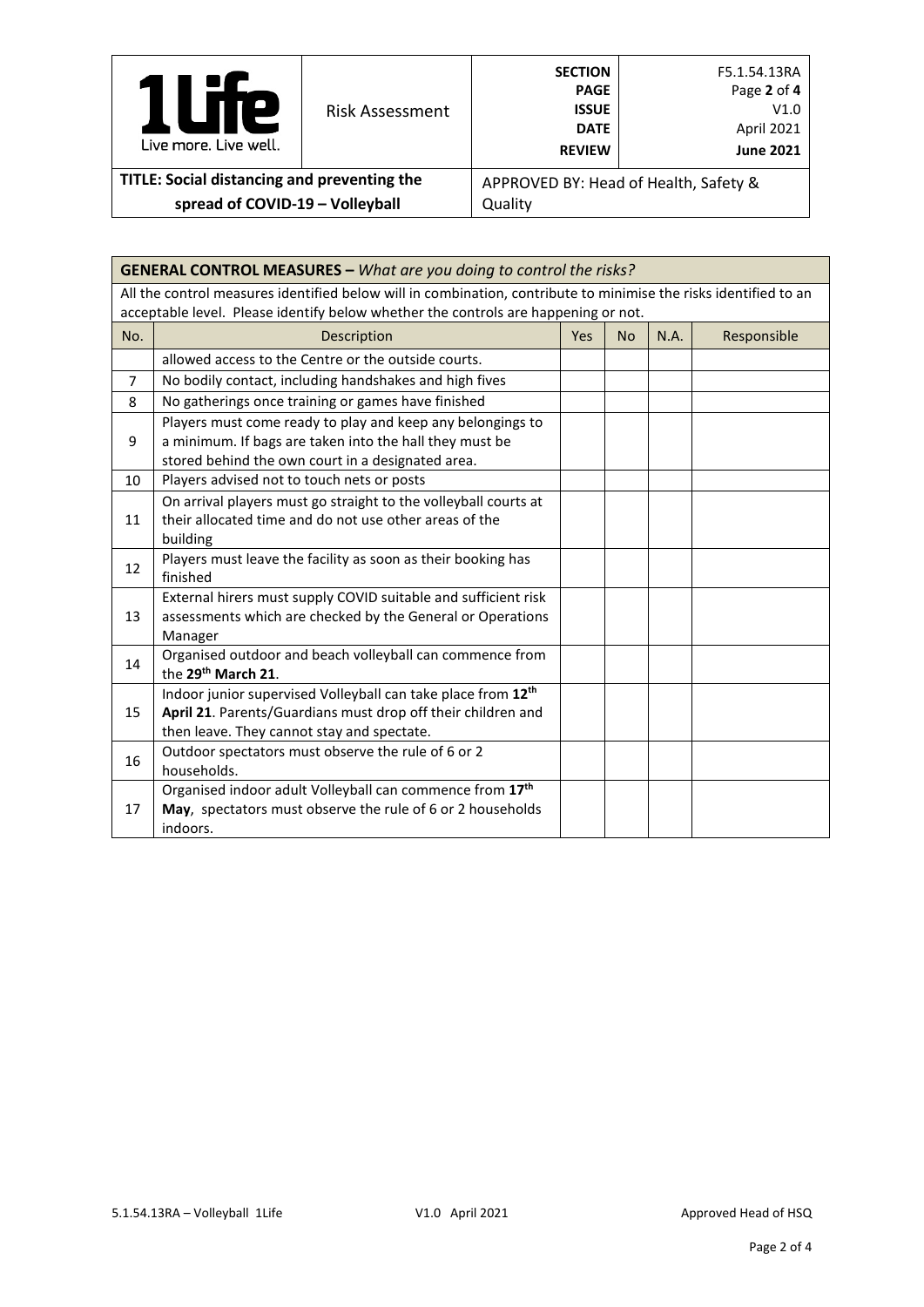| Р<br>Live more, Live well.                  | <b>Risk Assessment</b> | <b>SECTION</b><br><b>PAGE</b><br><b>ISSUE</b><br><b>DATE</b><br><b>REVIEW</b> | F5.1.54.13RA<br>Page 3 of 4<br>V1.0<br>April 2021<br><b>June 2021</b> |
|---------------------------------------------|------------------------|-------------------------------------------------------------------------------|-----------------------------------------------------------------------|
| TITLE: Social distancing and preventing the |                        | APPROVED BY: Head of Health, Safety &                                         |                                                                       |
| spread of COVID-19 - Volleyball             |                        | Quality                                                                       |                                                                       |

**SITE SPECIFIC ASSESSMENT –** *Complete this table for any hazard, risk not included above and for any additional control measures in place or required.*

| No. | Hazard | Risk | <b>Control Measure</b> | Responsible | In place?<br>Yes/No |
|-----|--------|------|------------------------|-------------|---------------------|
|     |        |      |                        |             |                     |
|     |        |      |                        |             |                     |
|     |        |      |                        |             |                     |
|     |        |      |                        |             |                     |

# CONTACT YOUR COMPANY HEALTH AND SAFETY RESOURCE IN THE FIRST INSTANCE IF YOU ADD ANY HAZARD, RISK OR CONTROL MEASURE IN THIS TABLE

| <b>ACTIONS</b> – What actions must be done to ensure the full implementation of the risk assessment? |                                                                                                      |           |             |      |            |             |
|------------------------------------------------------------------------------------------------------|------------------------------------------------------------------------------------------------------|-----------|-------------|------|------------|-------------|
|                                                                                                      | Write down an appropriate action for any control measure marked as 'No'                              |           |             |      |            |             |
|                                                                                                      | Identify high priority actions with a 'Yes'                                                          |           |             |      |            |             |
|                                                                                                      | Link the 'Number' column to the relevant Control Measure number in the risk assessment to enable the |           |             |      |            |             |
|                                                                                                      | assessor to cross reference and check that all 'No's' have an action recorded against them           |           |             |      |            |             |
|                                                                                                      | Insert additional rows as required to enter all of the actions needed.                               |           |             |      |            |             |
| Number                                                                                               | Description                                                                                          | High      | Responsible | Due  | Completion | Completion  |
|                                                                                                      |                                                                                                      | Priority? |             | Date | date       | checked by: |
|                                                                                                      |                                                                                                      |           |             |      |            |             |
|                                                                                                      |                                                                                                      |           |             |      |            |             |
|                                                                                                      |                                                                                                      |           |             |      |            |             |
|                                                                                                      |                                                                                                      |           |             |      |            |             |
|                                                                                                      |                                                                                                      |           |             |      |            |             |

I confirm that I have read, reviewed and understood this risk assessment and if in doubt I have sought the advice of the relevant person in my organisation.

I confirm that I am aware that I must monitor the completion of the actions highlighted in the assessment to ensure they are completed adequately and within the timescales set.

<span id="page-2-0"></span>

| <b>Appointed Person:</b>          | Signature: |
|-----------------------------------|------------|
| <b>Appointed Person Job Role:</b> |            |
| Date:                             |            |